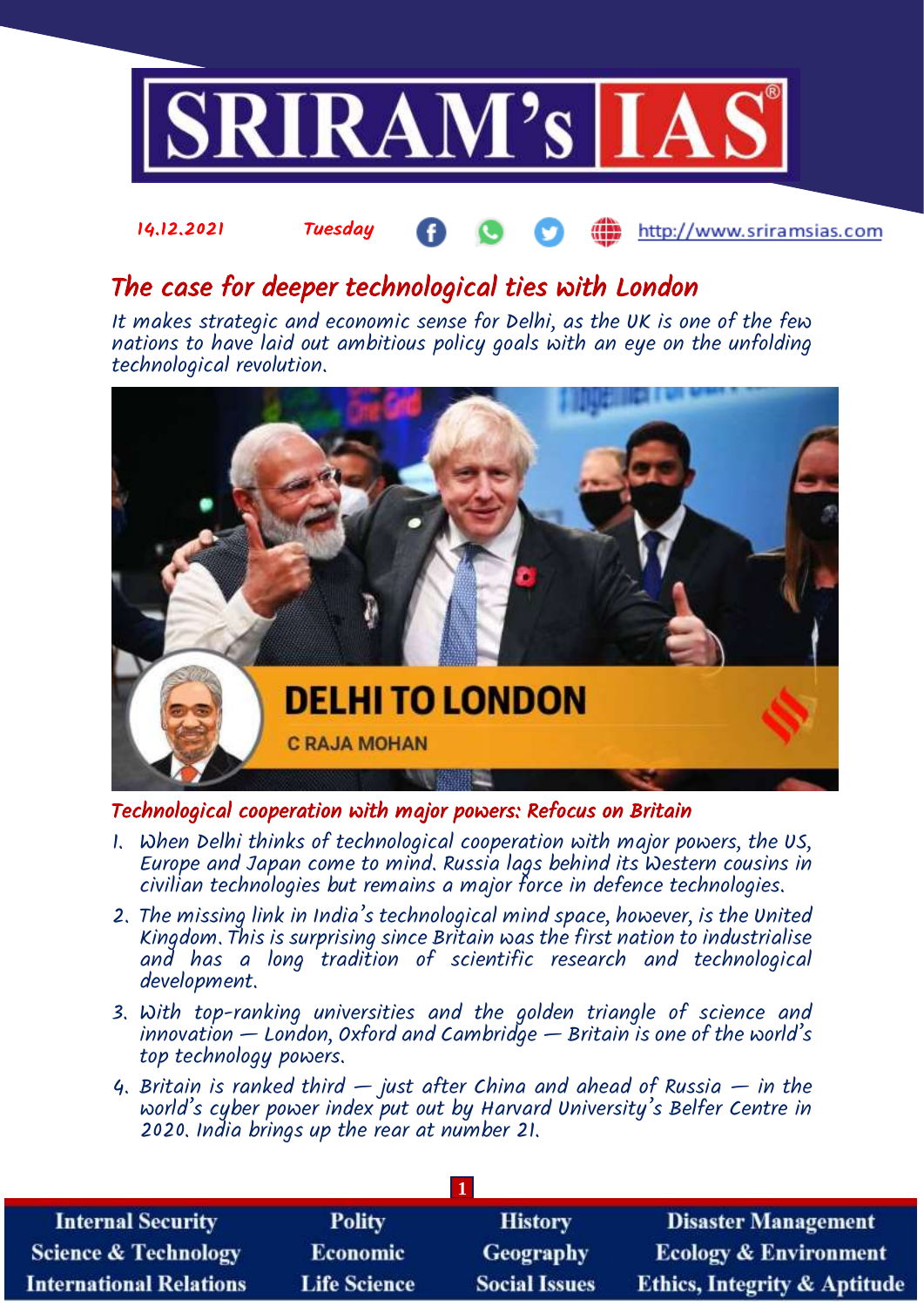

#### 14.12.2021 Tuesday Œ http://www.sriramsias.com

5. This year, the World Intellectual Property Organisation ranked Britain fourth in the global innovation index; India is far behind at the 46th position. India, then, could gain in a technology partnership with Britain.

## Complexities of colonial past:

- 1. Britain's ties with India have never looked as promising as today. But the popular narrative on bilateral relations remains mired in the past.
- 2. To be sure, London's advocacy of Pakistan has always irritated Delhi. Meanwhile, the Indian political class revels in bashing Britain.
- 3. By focusing on the positive, Delhi is betting it can reduce the traditional negative elements in the engagement with the UK. Given its diplomatic success in getting the US, Saudi Arabia and the UAE to put "India first" in their South Asia policies, Delhi is confident that the UK can be turned around too.
- 4. Meanwhile, the steady relative decline of Pakistan  $-$  its economy is now about a tenth of India's — and Delhi's deepening strategic partnership with Washington are also encouraging London to rethink its past approach to the Subcontinent.

### Technological cooperation:

While a trade agreement between Delhi and London is said to be imminent, it is in the technological domain that the prospects are immense but underexplored.

- 1. While policymakers around the world have been talking endlessly about the massive implications of the unfolding technological revolution, only a few nations have laid out ambitious policy goals in harnessing it.
- 2. The UK is one of them, but there is insufficient awareness in India's strategic community of the British moves to put science and technology at the very heart of its political, economic, security and foreign policies.
- 3. London announced a raft of measures this year starting with a major report on "Global Britain in a Competitive Age: An Integrated Review of Security, Defence, Development, and Foreign Policy".
- 4. It was followed by a series of other reports on defence, S&T policy, outer space strategy, and an artificial intelligence strategy. It is expected to announce a new cyber strategy in 2022.

## UK's 8 themes for the future of technology:

1. Eight broad themes stand out from these initiatives. First, leverage technology to "level up" the regional and social inequalities in Britain.

| <b>Internal Security</b>        | <b>Polity</b>       | <b>History</b>       | <b>Disaster Management</b>              |  |  |  |
|---------------------------------|---------------------|----------------------|-----------------------------------------|--|--|--|
| <b>Science &amp; Technology</b> | <b>Economic</b>     | Geography            | <b>Ecology &amp; Environment</b>        |  |  |  |
| <b>International Relations</b>  | <b>Life Science</b> | <b>Social Issues</b> | <b>Ethics, Integrity &amp; Aptitude</b> |  |  |  |